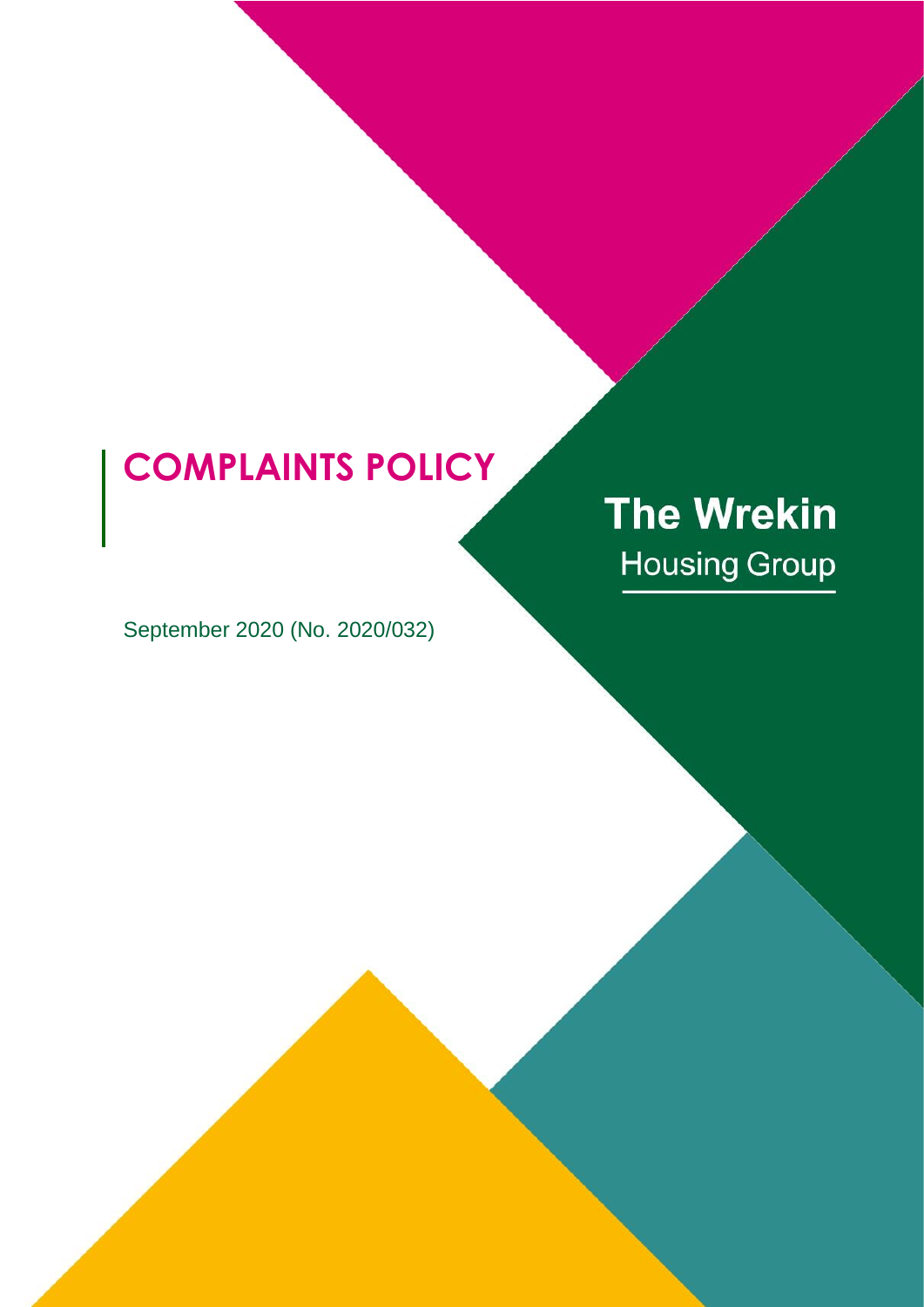| <b>Originator / Author:</b>             | Dona Guy<br><b>Continuous Improvement Executive</b>                   |
|-----------------------------------------|-----------------------------------------------------------------------|
|                                         |                                                                       |
| <b>Direct Lead:</b>                     | Morag Bailey                                                          |
|                                         | Head of Continuous Improvement                                        |
|                                         |                                                                       |
| <b>Target Audience:</b>                 | Customers and Stakeholders of the Wrekin Housing                      |
|                                         | Group.                                                                |
|                                         | Employees of the Wrekin Housing Group.                                |
| Version:                                | V <sub>2</sub>                                                        |
|                                         |                                                                       |
|                                         |                                                                       |
| Date of Final Ratification / Approval:  | 1 September 2020                                                      |
| Name of Ratifying Committee / Board     | <b>Executive Management Group</b>                                     |
|                                         |                                                                       |
|                                         |                                                                       |
| <b>Review Date:</b>                     | <b>June 2023</b>                                                      |
|                                         |                                                                       |
| <b>Expiry Date:</b>                     | August 2023                                                           |
|                                         |                                                                       |
| <b>Associated Policies / Procedures</b> | <b>Customer Service Policy</b>                                        |
|                                         | <b>Compensation Policy</b>                                            |
|                                         | <b>Repairs Policy</b>                                                 |
|                                         | Choices Complaints & Compliments policy                               |
|                                         | Code of Conduct                                                       |
|                                         | The Wrekin Tenants Charter                                            |
|                                         | <b>National Consumer Standards</b>                                    |
|                                         | The Housing Ombudsman Scheme                                          |
|                                         | The Complaints Handling Code                                          |
| <b>Reporting</b>                        | Individual service leads - reported on a monthly basis;               |
|                                         | EMG - quarterly basis;                                                |
|                                         | Customer Voice Panel - quarterly basis;                               |
|                                         | Board - annually through the Complaints Handling Code                 |
|                                         | compliance statement;<br>Housing Ombudsman Service - annually via the |
|                                         | Complaints Handling Code compliance statement;                        |
|                                         | Customers & Stakeholders - via the website on a                       |
|                                         | quarterly basis and annually within the Annual Report.                |
| <b>Review / Update</b>                  | Three year review cycle or earlier should the need arise.             |
|                                         |                                                                       |
|                                         |                                                                       |
| <b>Policy Location</b>                  | Intranet                                                              |
|                                         | The Wrekin Housing Group website                                      |
| <b>Policy Category</b>                  | <b>Customer Service</b>                                               |
|                                         |                                                                       |

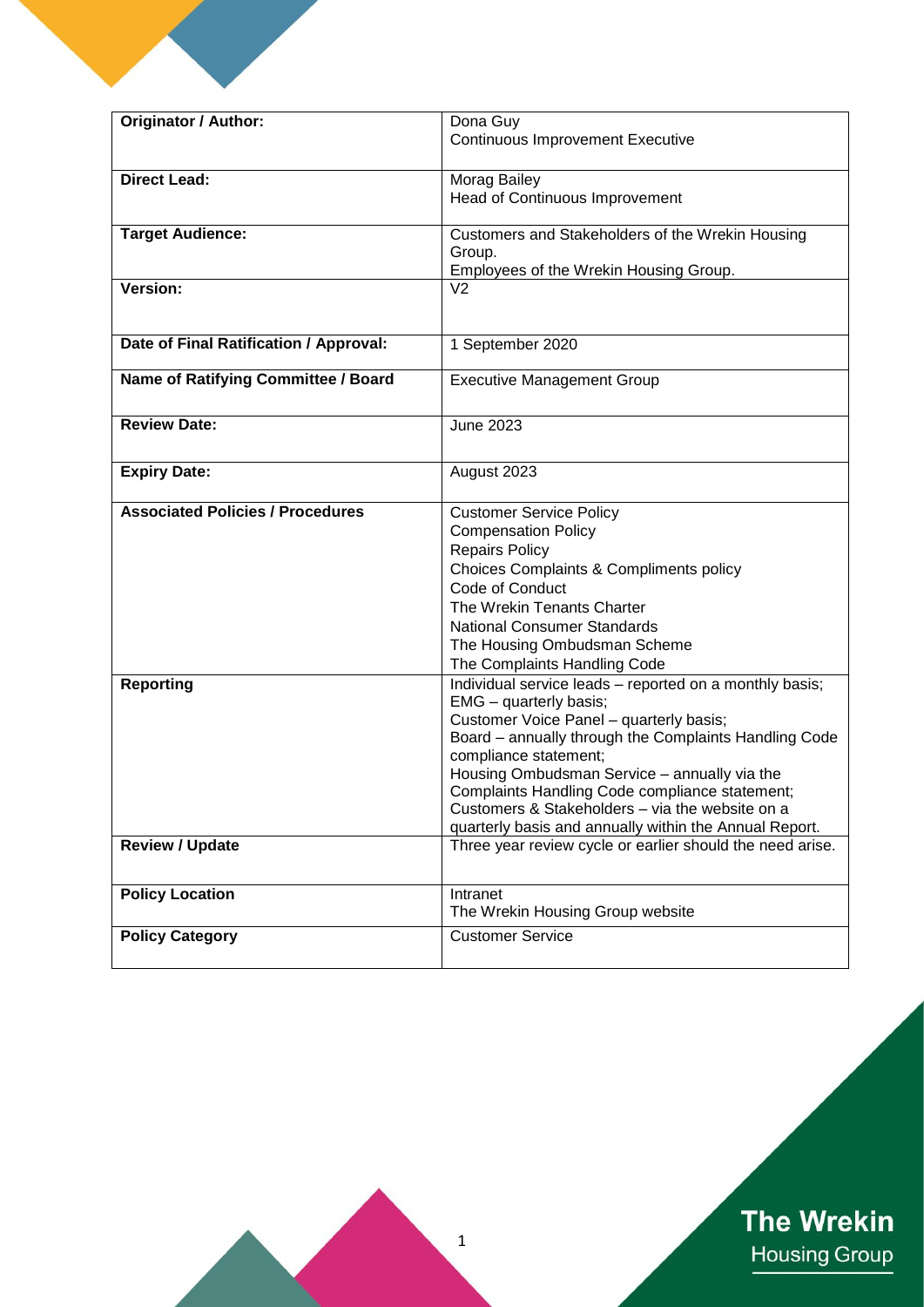#### **1. Introduction / Context**

- 1.1 The Groups vision is *"making a difference to people's lives"*. We aim to do this by delivering the following values:
	- Inspire positive change;
	- Evervone matters:
	- Communicate clearly:
	- Grow together.
- 1.2 To inspire positive change we will ensure that we will make our complaints service easily accessible. Complaints can be received:
	- In writing to the Wrekin Housing Group;
	- By email;
	- In person;
	- By telephone;
	- By social media.
- 1.3 We will be fair when dealing with your complaints and if reasonable and possible we will put right what we got wrong, while always learning from the outcomes of a complaint.
- 1.4 We will promote a culture of openness and honesty in which staff are encouraged to acknowledge mistakes and learn from them.

#### **2. Scope**

- 2.1 This Policy covers all complaints received by:-
	- Wrekin Housing Group tenants or prospective tenants, residents, leaseholders, service users or their advocates and stakeholders;
	- Groups of tenants or residents who wish to complain collectively;
	- Choices Housing Association tenants and service users, their family members or advocates;
	- The general public.

The regulatory bodies for Housing Associations are the Regulator of Social Housing and the Housing Ombudsman Service.

The regulatory body for Care Services is the Care Quality Commission (CQC).

#### **3. Definition of a complaint**

3.1 We have adopted the definition of a complaint as set out in the Housing Ombudsman's Complaints Handling Code 2020:

*'A complaint shall be defined as an expression of dissatisfaction, however made, about the standard of service, actions or lack of action by the organisation, its own staff, or those acting on its behalf, affecting an individual resident or group of residents'*.

3.2 The following are excluded from the general Groups complaints policy:

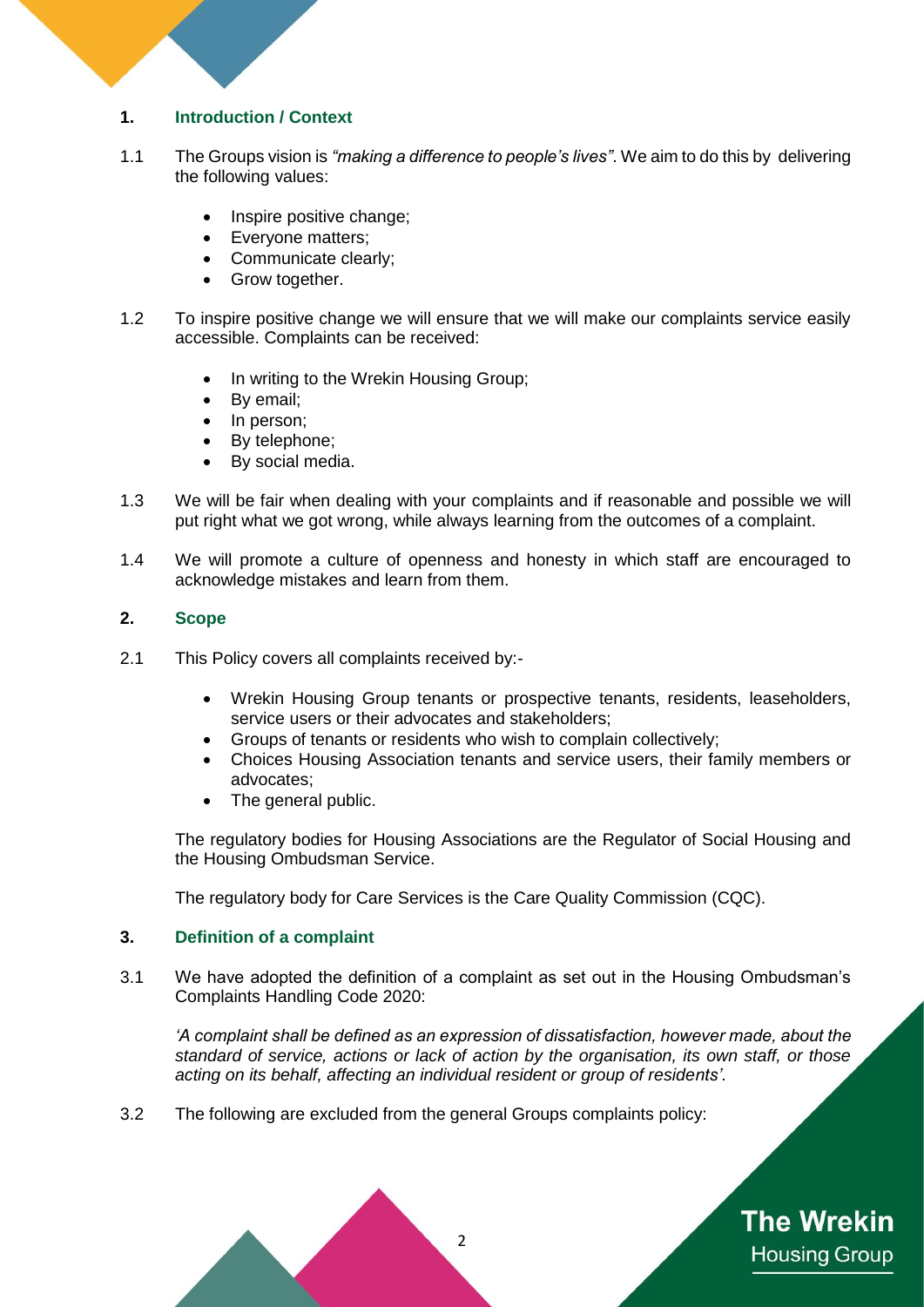- A complaint by an employee about any matter relating to their employment;
- A complaint already under investigation, or already investigated (unless there is new evidence);
- The issue giving rise to the complaint occurred over six months ago. Where the problem is a recurring issue we will consider any older reports as part of the background to the complaint;
- A complaint relating to anti-social behaviour where a case has not been opened and investigated, not about the service that has been received (a request for a service);
- A complaint that is being dealt with through the Leasehold Tribunal in relation to service charges.

#### **4. Policy Statement**

- 4.1 While we aim to get everything right first time, we appreciate that on occasions our customers may not be satisfied with a service we have provided or where we have failed to provide a service that was our responsibility. We encourage customers to tell us when something has gone wrong or when they are dissatisfied - we can then do something about it and learn from it to continually improve.
- 4.2 While we will treat all of our customers with fairness and respect, we acknowledge that we have customers whose behaviour is unacceptable, either through repetitively complaining without substance, those who continually complain about the same issue or those who make vexatious complaints. We will acknowledge and investigate their complaint but will have a procedure to follow separately, which forms part of this policy document. *(Appendix 1 Unreasonable Behaviour procedure).*
- 4.3 Our aim will be to deal with and resolve any complaints at first point of contact by any member of staff. These are to be logged as "dissatisfaction" (informal complaint) on our Housing Management System.
- 4.4 Where the complaint cannot be immediately resolved to the customers satisfaction at first point of contact, or where the customer states at the outset that they wish to make a formal complaint, the complaint will be logged as a Stage 1 complaint and will be fully investigated by the relevant manager.

#### 4.5 **Housing and other services (excluding care)**

- 4.5.1 The emphasis will always be on the resolution for the customer. If someone should complain, we will sort it out wherever we can. When any complaint is resolved we will investigate how it happened and improve or implement changes to the service if necessary or reasonable to do so.
- 4.5.2 Stage 1 complaints will be acknowledged within one working day (24hrs) and resolved as soon as possible. If the complaint requires further investigation it should be resolved within 5 working days. If it will take longer to investigate we will let the customer know why and when it should be resolved.

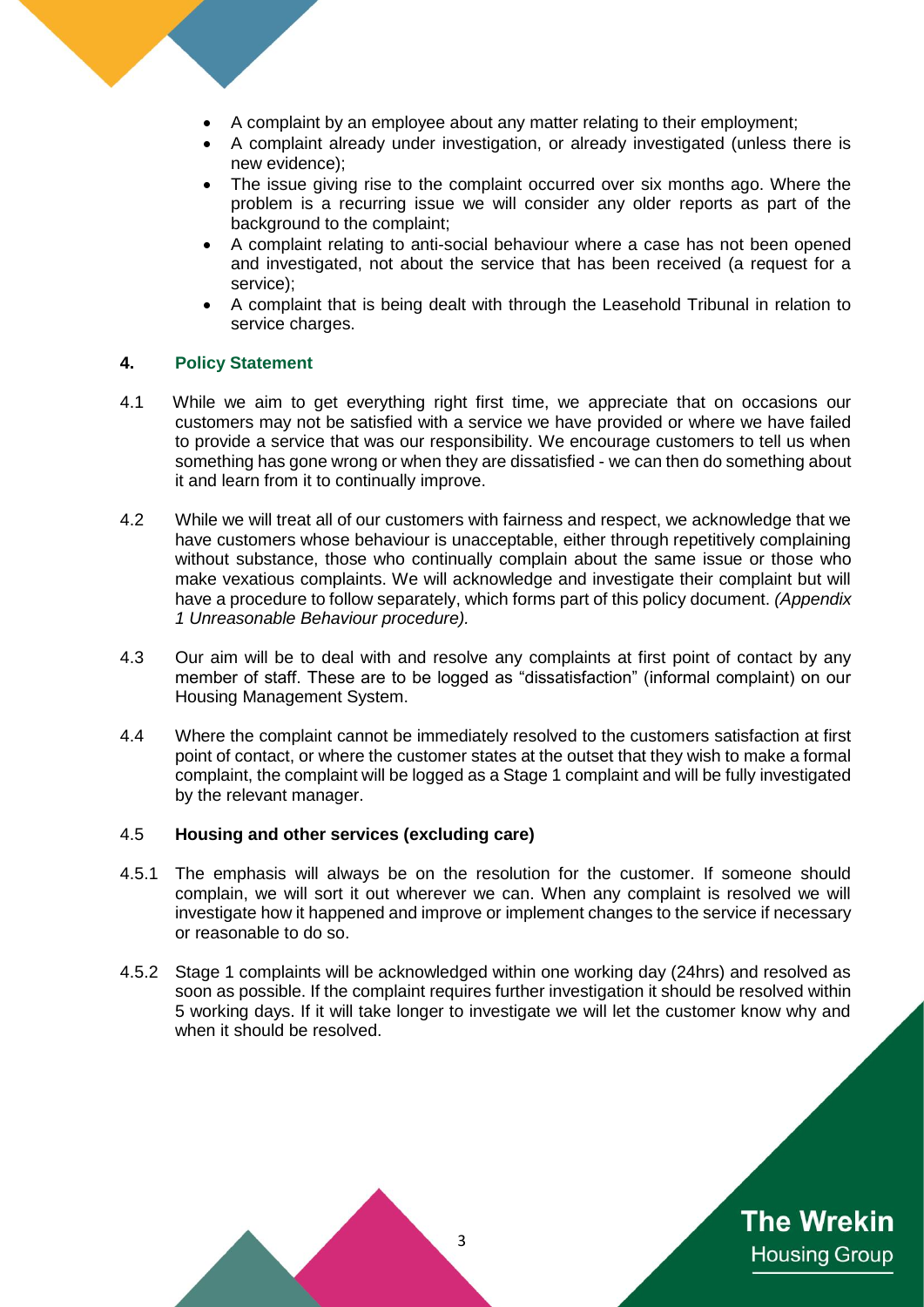- 4.5.3 The Group will provide a three stage escalation process which culminates in the Complaints Panel, made up of a Senior Manager, Director and a Customer Voice Panel member. Throughout the process the emphasis will continue to be on local resolution for the customer. We will ensure the customer is aware of the Housing Ombudsman Service throughout the complaints process.
	- 4.5.4 There are 3 formal stages in the complaints process for the Wrekin Housing Group housing and non-care related services:
		- **Stage 1** Initial resolution by Service Manager within 5 working days.
		- **Stage 2** Senior Manager review, within 10 working days\*.
		- *Stage 3* Complaints Panel: at an agreed date between both parties where possible within 20 working days of the request to escalate the complaint\*\*.

Following completion of this process, if the complainant remains dissatisfied with the outcome, they will be able to appeal to the Housing Ombudsman Service through its approved process.

\*The complainant has 14 days to request an appeal about their initial resolution if they are unhappy.

\*\*In some instances we may feel that it is clear that the Complaints Panel will not be able to reach a different decision and will advise the complainant to go directly to the Housing Ombudsman. Our complaints process will end at this stage.

4.6 **Care Services:** There are three stages within the complaints process for care services:

**Stage 1** – Informal complaint that is resolved at point of contact.

- **Stage 2** Initial resolution by Head of Service. The Head of Service must respond to the complainant setting out the action to be followed within 5 working days and notify the complainant of the outcome of the complaint in writing within 25 days from the date of receipt.
- *Stage 3* Appeal to the Managing Director. This should be acknowledged within 5 working days and a written response to the appeal received by the complainant within 25 working days.

Should the complainant remain unhappy then they may appeal to the Care Quality Commission (CQC) as the regulatory body for care services.

Information on the Group's complaints processes will be available on the website or on request.

At every stage we will inform customers who remain unhappy with the resolution of the next stage in the process. At which ever point we close our complaints process, we will notify the customer and ensure they are aware of the details for the relevant regulatory body for the area of service they are complaining about.

**The Wrekin** 

**Housing Group** 

4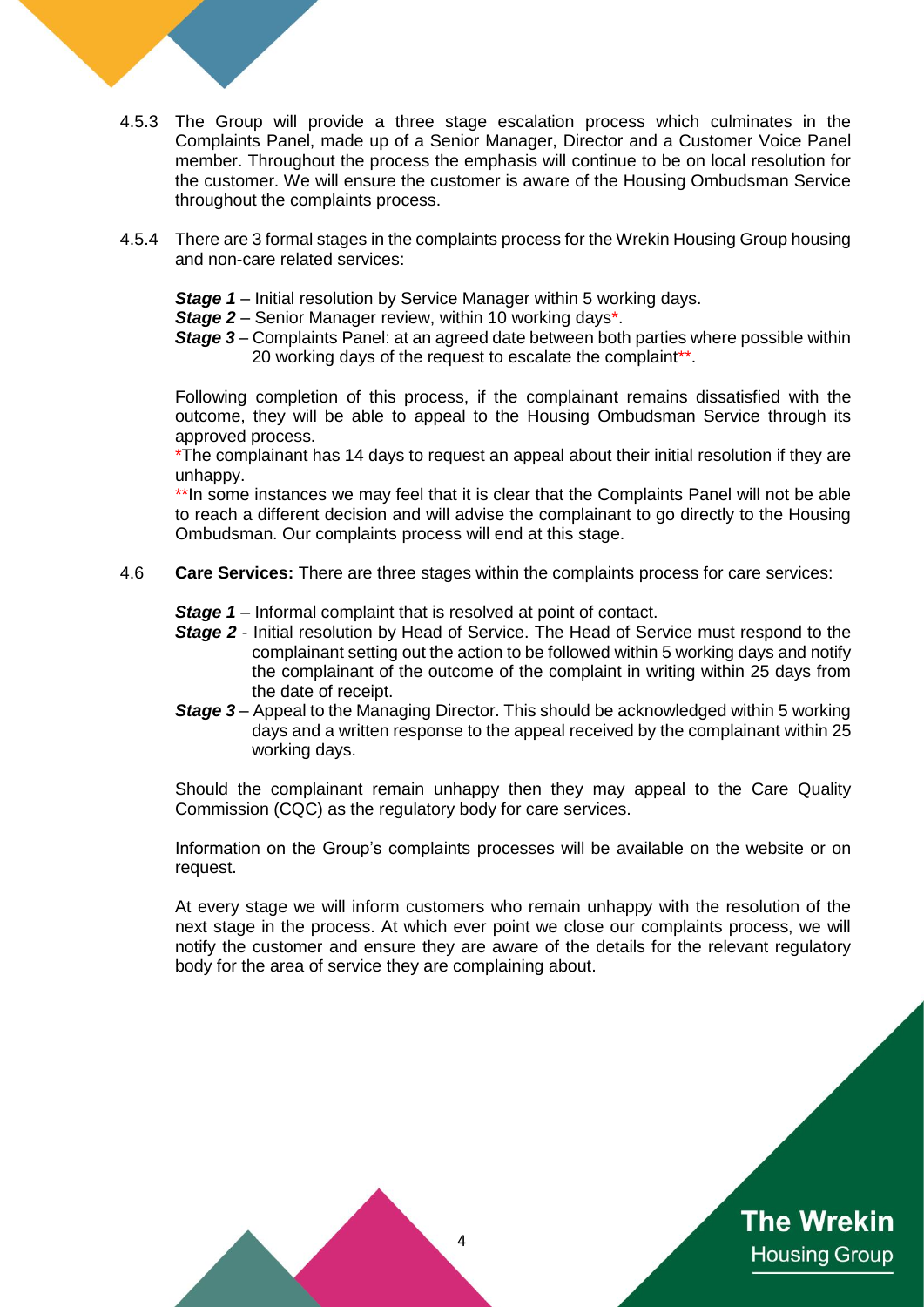#### **5. Roles and Responsibilities**

- 5.1 Designated Complaints Officer: Will be responsible for ensuring that all complaints are managed within this policy and that the organisation meets the Housing Ombudsman's Complaints Handling Code or the complaints handling requirements of the CQC. The Complaints Officer (landlord functions) will be the contact point between the organisation and the Housing Ombudsman service, ensuring that all timescales are met for the provision of information.
- 5.2 Service Managers: Will be responsible for the investigation and resolving of complaints in co-operating with the Complaints Officers as well as implementing any resolutions resulting from complaints or improvements generated by the learning from complaints.
- 5.3 Senior Managers will be responsible for reviewing a complaint if the customer is unhappy with the initial resolution or being part of a Complaints Panel Hearing.
- 5.4 Heads of Service will be responsible for ensuring that a quality complaints service is provided within their area of responsibility and that complaints are used to learn from and improve service delivery.
- 5.5 The Executive Director's will be responsible for approving the Group Complaints Policy, ensuring compliance with the Complaints Handling Code and convening and chairing Complaints Panel hearings, which will also include a tenant representative.
- 5.6 The Tenants' Panel is a designated Tenants' Panel approved by the HOS scheme and as such can refer complainants to the Housing Ombudsman under the Democratic Process.

#### **6. Learning from complaints and reporting**

- 6.1 Wherever possible we will learn from the cause and outcomes of individual complaints and trends in both informal and formal complaints in order to improve service delivery to the customer and generate greater value for money.
- 6.2 Wider learning and improvements from complaints will be reported to residents, managers and staff. Feedback will be regularly provided to tenant scrutiny panels and through the Executive Management Team to the Board, alongside scrutiny of the Ombudsman's annual landlord performance report. Performance and outcomes will also be reported within the Annual Report.
- 6.3 An annual self-assessment against the Ombudsman's Complaints Handling Code will be carried out, agreed by EMG and the Board and submitted to the Housing Ombudsman within its required timescales.

#### **7. Training**

- 7.1 All relevant employees will receive training in complaints handling and the Complaints Handling Code as part of their induction process.
- 7.2 Refresher or update training will be provided to individual employees or teams as the need, arises.
- 7.3 Where necessary, members of the Complaints Panel will receive necessary training.
- 7.4
- The Designated Tenant Panel will receive training in their role.

**The Wrekin Housing Group**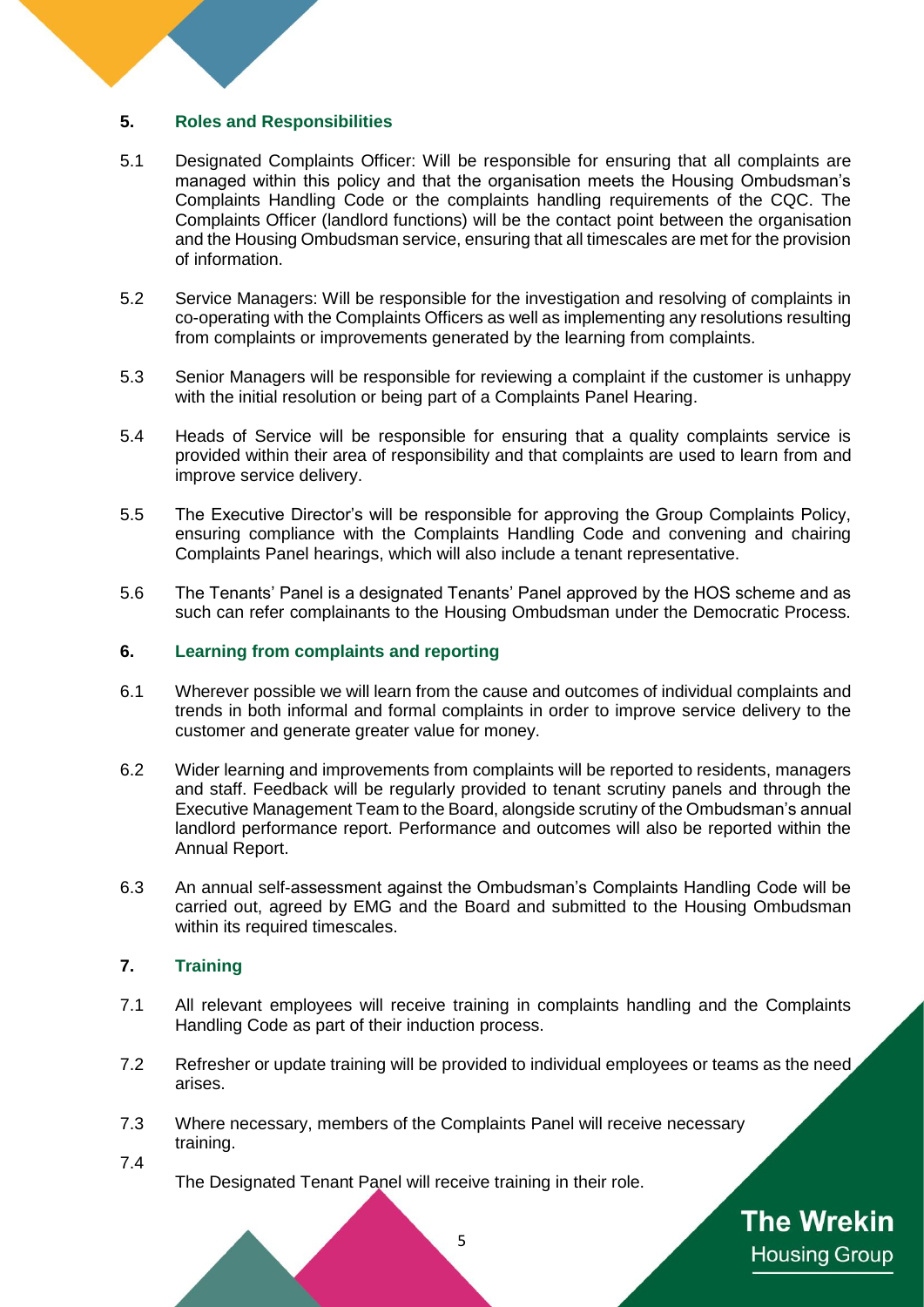### *Appendix 1*

#### **4.2 Unreasonable behaviour procedure**

The Group will not discriminate against any of our customers, but where a customer is deemed to be a habitual complainer we will follow the below guidelines.

We will always investigate the initial complaint thoroughly through the complaints procedure and address any new complaints detailed.

A customer may be deemed a habitual complainer if:

- 1. They persist in pursuing a complaint when the complaint procedure has been fully and properly implemented and exhausted, including the Housing Ombudsman's process.
- 2. The substance of the complaint is changed or they continually raise new issues or prolong contact by continually raising further concerns. (Ensure all new issues are raised and investigated through the complaints process.)
- 3. The complainant is unwilling to accept documented evidence as being factual;
	- Digital records
	- Denying receipt of an adequate response
- 4. The complainant does not clearly identify the exact issues which should be investigated, despite reasonable efforts by staff.
- 5. They have threatened, harassed, and been abusive verbally or physically on more than one occasion towards staff. This will cause the complaint to be dealt with by written communication only. All incidents must be documented.
- 6. The complainant has made excessive contact while seeking redress in the complaints process. Contact will be in person, by email, by phone, by letter or through social media. Discretion will be used in determining precise numbers, but all contact must be documented.
- 7. They display unreasonable demands or expectations e.g. insist on responses to complaints or enquiries being provided in an unrealistic time period. Refusing to communicate with certain members of staff.

In determining arrangements for handling these complaints we need to ensure that the complaints process has been correctly implemented and that no element of the complaint has been overlooked. The complaint will then be dealt with by a single person contact throughout the process and this person will be identified to the complainant.

We may decide in liaison with the Manager and appropriate Executive Director to handle a complainant where their behaviour is unacceptable in the following ways:

- 1. Once it is clear that complainants meet the unacceptable behaviour criteria it will be appropriate to inform them in writing. (Complaints policy and procedure to be given)
- 2. We will notify the complainant in writing that all of the complaints have been addressed fully and we will not enter into further discussions regarding the complaint. Advising of who their single point of contact will be.
- 3. We will inform the complainant that any future correspondence received will be acknowledged but not answered unless the correspondence contains new complaints or relevant additional information.
- 4. Inform the complainant that in extreme circumstances the Group reserve the right to pass unreasonable behaviour to our Legal department and contact the Police if harassment or physical abuse have taken place.

**The Wrekin Housing Group** 

6